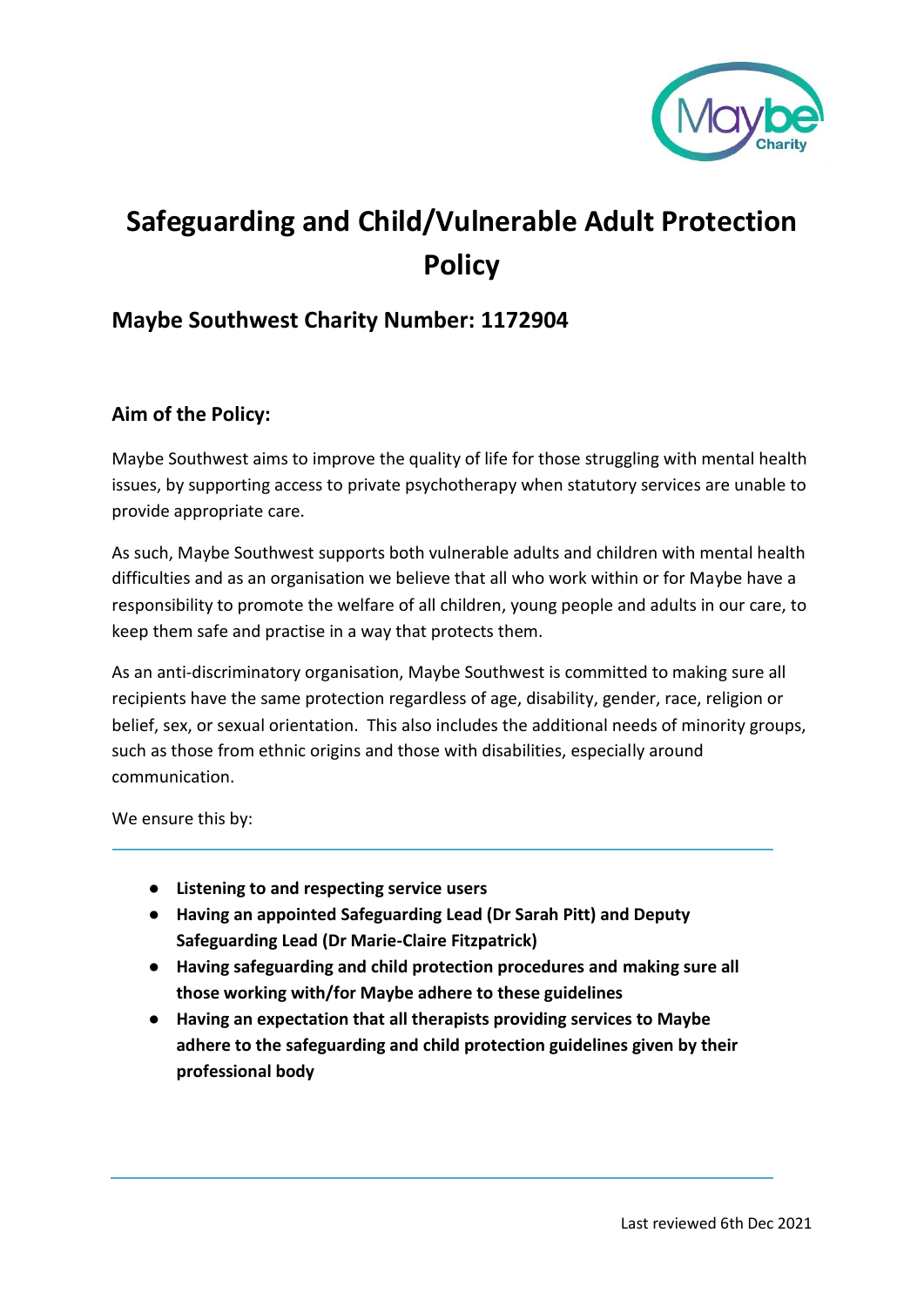

This policy applies to all those working for or on behalf of Maybe Southwest, to ensure that the charity undertakes its responsibilities with regard to the protection of children and vulnerable adults.

By safeguarding those using our services, Maybe Southwest recognises its contribution to reducing the risk of maltreatment or abuse to service users. We do this by enabling abuse to stop and preventing potential abuse.

# **Types of Abuse and Indicators**

Whilst working with any child, young person or vulnerable adult it is important to be aware of all possible outside influences that may cause potential harm and to act upon these concerns should it be necessary.

(The following information is based upon guidance from the NSPCC.)

| Abuse can include any form of intentional harm or lack of love, care or attention to<br>another; either as a one-off event or over a prolonged period of time. |                                                                   |
|----------------------------------------------------------------------------------------------------------------------------------------------------------------|-------------------------------------------------------------------|
| Forms of abuse include:                                                                                                                                        |                                                                   |
| <b>Physical</b>                                                                                                                                                | Neglect; including physical, emotional,<br>educational or medical |
| <b>Sexual</b>                                                                                                                                                  |                                                                   |
| <b>Emotional/Psychological</b>                                                                                                                                 | <b>Bullying</b>                                                   |
| <b>Sexual Exploitation</b>                                                                                                                                     | <b>Female Genital Mutilation</b>                                  |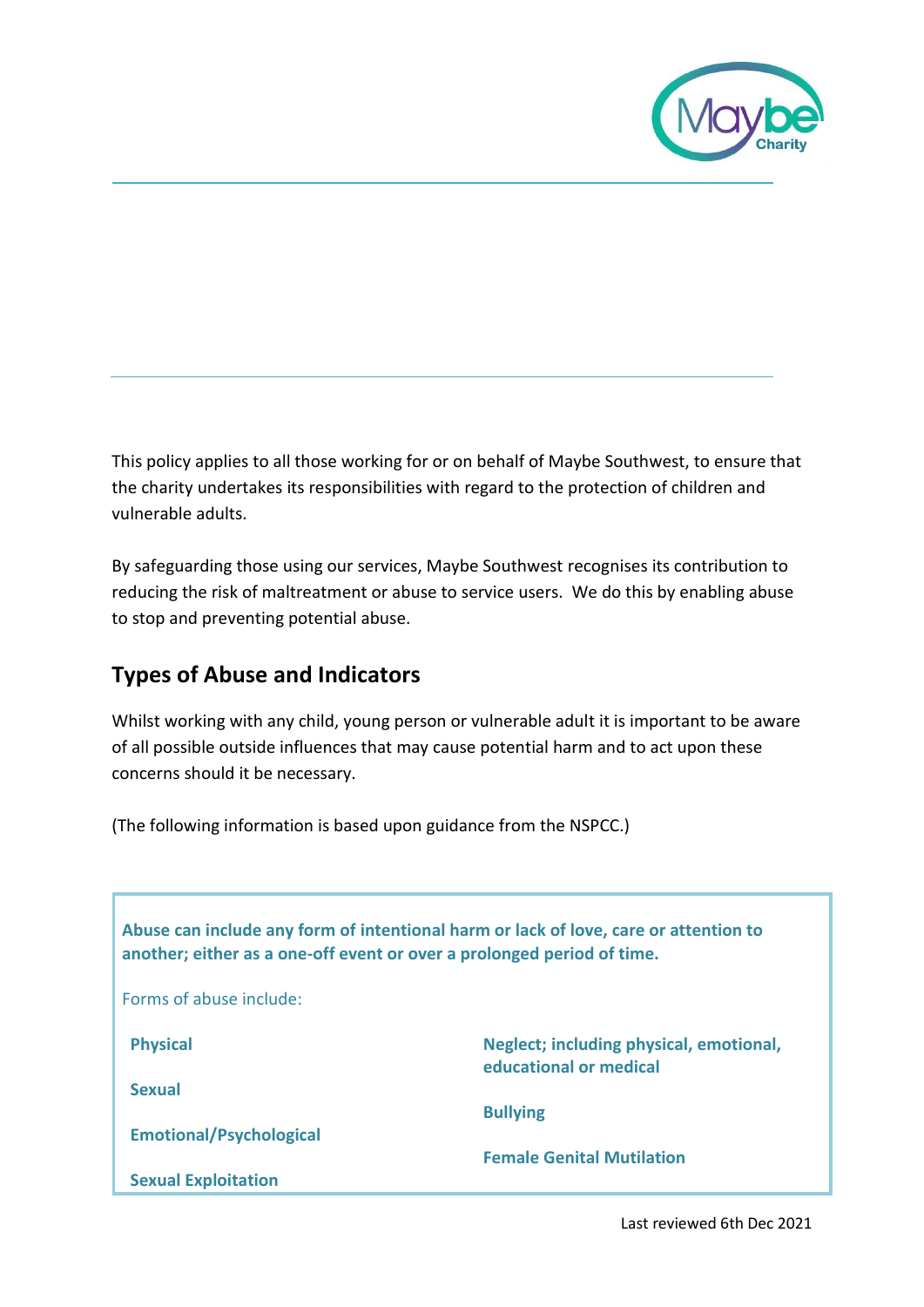

#### **Trafficking**

**Grooming**

**Forced marriage**

**Domestic violence**

**Online abuse**

#### **Possible signs of Abuse:**

It can be difficult to identify when a child or vulnerable adult is being abused. Here are some possible warning signs to look out for:

#### **Physical signs:**

- **Include, bruising, scars, burns, broken bones, etc.**
- **Always keeping their body covered, for instance, not wanting to roll up sleeves to wash hands, not wearing appropriate clothing in hot weather**

#### **Changes in behaviour/character including:**

- **Becoming more withdrawn**
- **Increased anxiety**
- **Withdrawing from friendships**
- **Increased aggression**
- **Going missing**

**Inappropriate knowledge of adult behaviours and sexualised behaviour**

**Poor relationships with parents and/or other family members**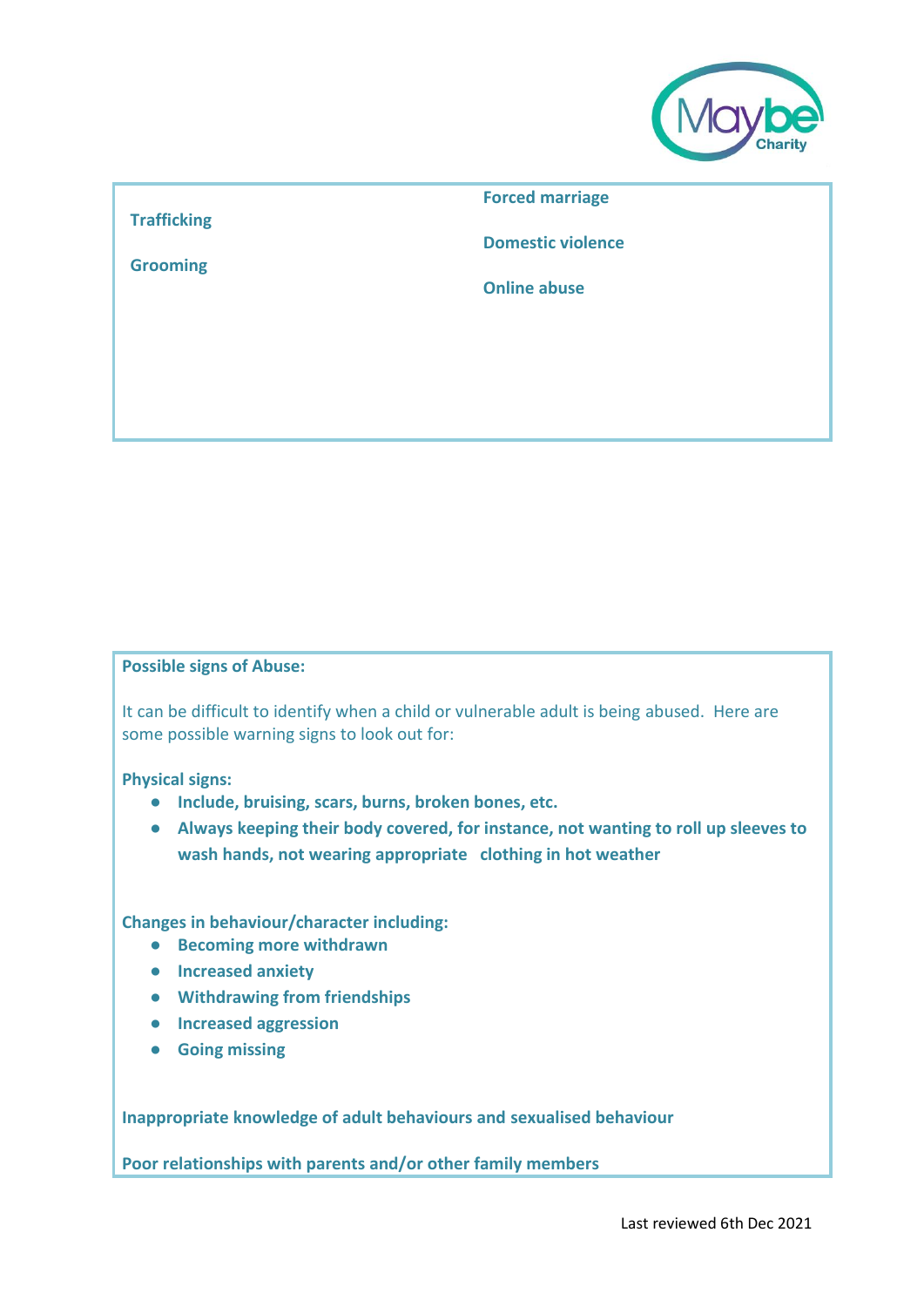

It does NOT necessarily mean that, if a child or vulnerable adult presents with any of these signs that they are being abused. There may be other reasons why they are looking or behaving differently.

# **Policy Guidelines**

- 1. If therapists (or any other member of the organisation) have a concern about the safety or wellbeing of a child or vulnerable adult, **they are responsible for taking appropriate action according to the guidelines of the professional body they are affiliated to**. In brief, these actions should include:
	- Evaluating the level of risk involved for the person of concern
	- Involving others, such as their Supervisor, the Director of Maybe Southwest, their Training Lead or another professional therapist in that evaluation
	- Informing an appropriate person or organisation that will be able to manage that risk
	- Taking any necessary appropriate action to ensure the safety of the individual in question (even if that requires the breaking of confidentiality, as outlined in the Therapeutic Client Contract).

The same process of evaluation, followed by action, should be taken regardless of who the potential perpetrator/agent of risk may be, e.g. if it were a member of Maybe Southwest, a parent, another young person/vulnerable adult or a Therapist, for instance.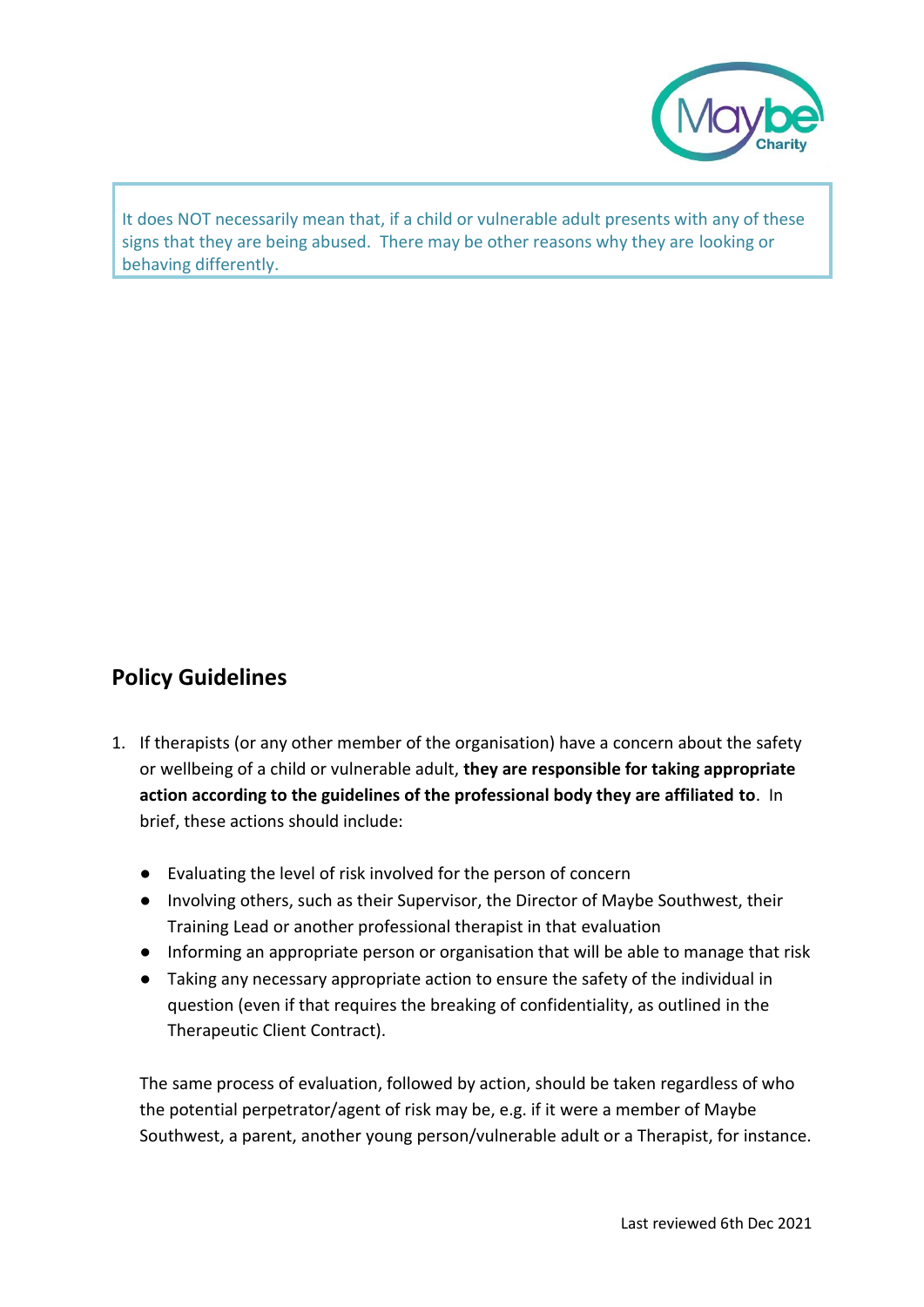# **Appropriate record keeping of the situation is essential.**



Should a disclosure of abuse be made by a young person or vulnerable adult, Maybe Southwest will support that person through continued support, advice and counselling as appropriate; including when necessary, the disclosure of information to the appropriate authorities.

For all safe-guarding concerns a **Risk Update Form** should be completed and returned immediately to the Director. Where a referral to other agencies is required, use the Referral Guidelines below.

- 2. All therapists working with children/young people or vulnerable adults must have:
	- o Appropriate training or be on a suitable accredited training course
	- o A supervisor who is also appropriately trained for this type of therapy
	- o An up-to-date enhanced DBS check.
- 3. When a child or young person is receiving therapy, the therapist will ensure that either a parent/guardian or another appropriate adult is on the premises at all times. If children or young people are attending a group activity there must be a minimum of 1 adult per 8 children present.
- 4. It is expected that anyone working with Maybe Southwest follows the policies of the organisation, in particular, those relating to anti-discrimination, code of behaviour, diversity and equality.
- 5. No photos will be taken of applicants/recipients without their informed consent and then only for therapeutic purposes or agreed advertising. Where possible all photos will be deleted/destroyed or returned to the person photographed as soon as possible.
- 6. As with all client records, any child protection records will be kept in a locked container or password protected on the therapist's computer. Where possible the client's name and identifiable content will not be included in records. If communication including identifiable information is required it must be done securely, eg. by encrypted email or delivered by hand/secure mail, unless there is agreement from the client to do otherwise.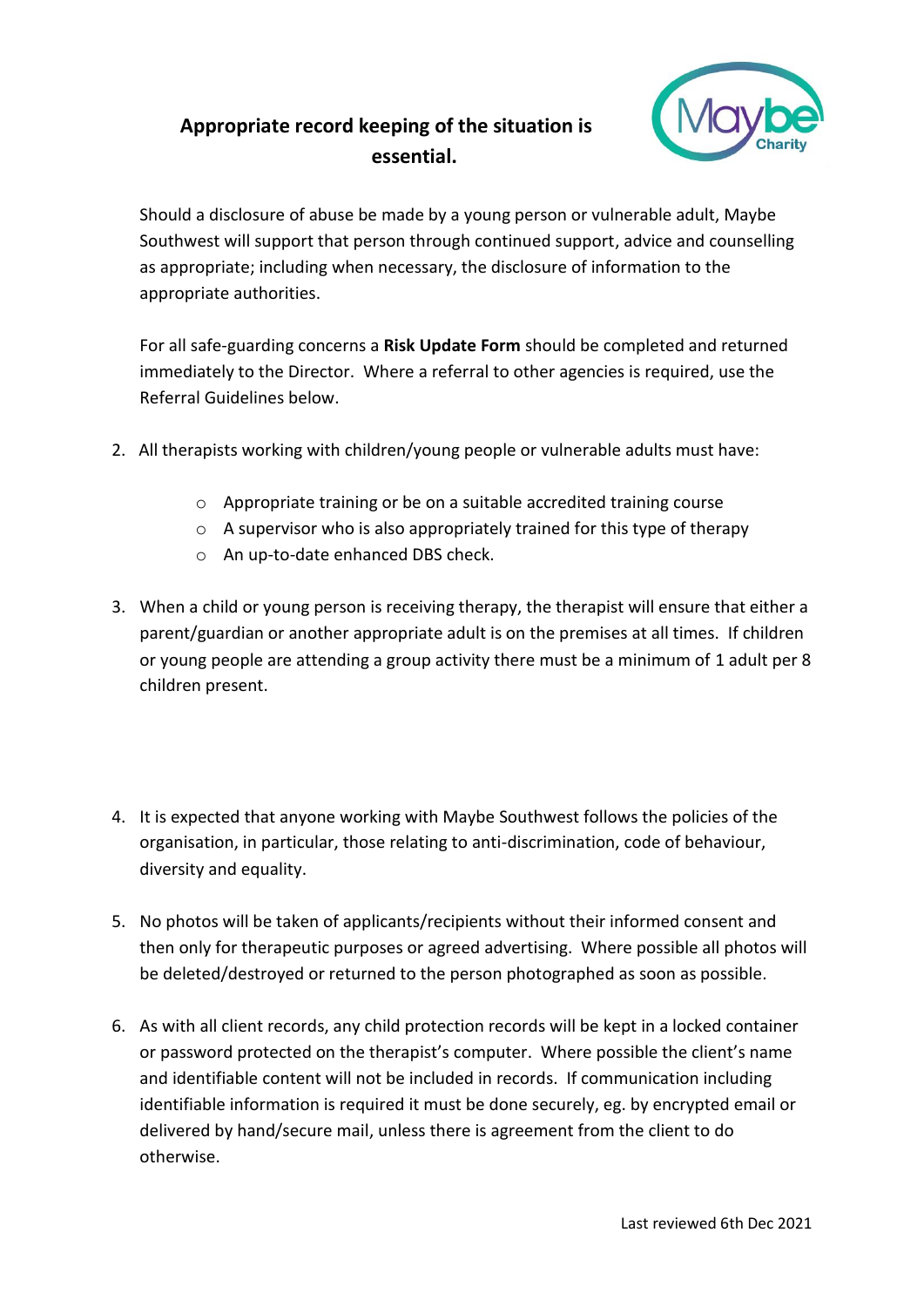7. If anyone working for or with Maybe Southwest is concerned about the actions or behaviour of another person within the organisation they have a responsibility to raise those concerns



with the Director (Dr Sarah Pitt). If those concerns are about the Director then the matter should be referred to the Chair of Trustees (Mr Stuart Scorgie).

**All members of the organisation are expected to be good role models to each other and the people we serve in the community, through good practice.**

8. All therapists working with Maybe Southwest are expected to adhere to the safeguarding policies and working practice outlined by their professional body. For further guidance and information you can contact:

BPS - www.bps.org.uk/psychologists/standards-and-guidelines

BACP - https://www.bacp.co.uk

HCPC - https://www.hcpc-uk.org/standards/standards-of-conduct-performance-and-ethics

# **Referral Guidelines**

### **Reporting Procedure**

If a child or vulnerable adult discloses that they (or another child/vulnerable person) are at risk of, are being or have been abused, or at risk of serious harm:

- Gain consent from the child/vulnerable person to inform parent/carer if possible. This should NOT be done if it puts them at further risk, the parent/carer is implicated in the abuse or it will delay making a referral.
- Obtain written permission to share information if possible. Information shared should be the minimum for what is necessary, related to areas of concern, be as factual as possible with no subjective thoughts or opinions.
- Should a break in confidentiality be required (ie. permission to share cannot be gained) any decision by a therapist to do so must be in the best interests of the child or vulnerable adult, or in the public's best interest. This decision should be discussed (with a supervisor and/or the Director) and recorded in the client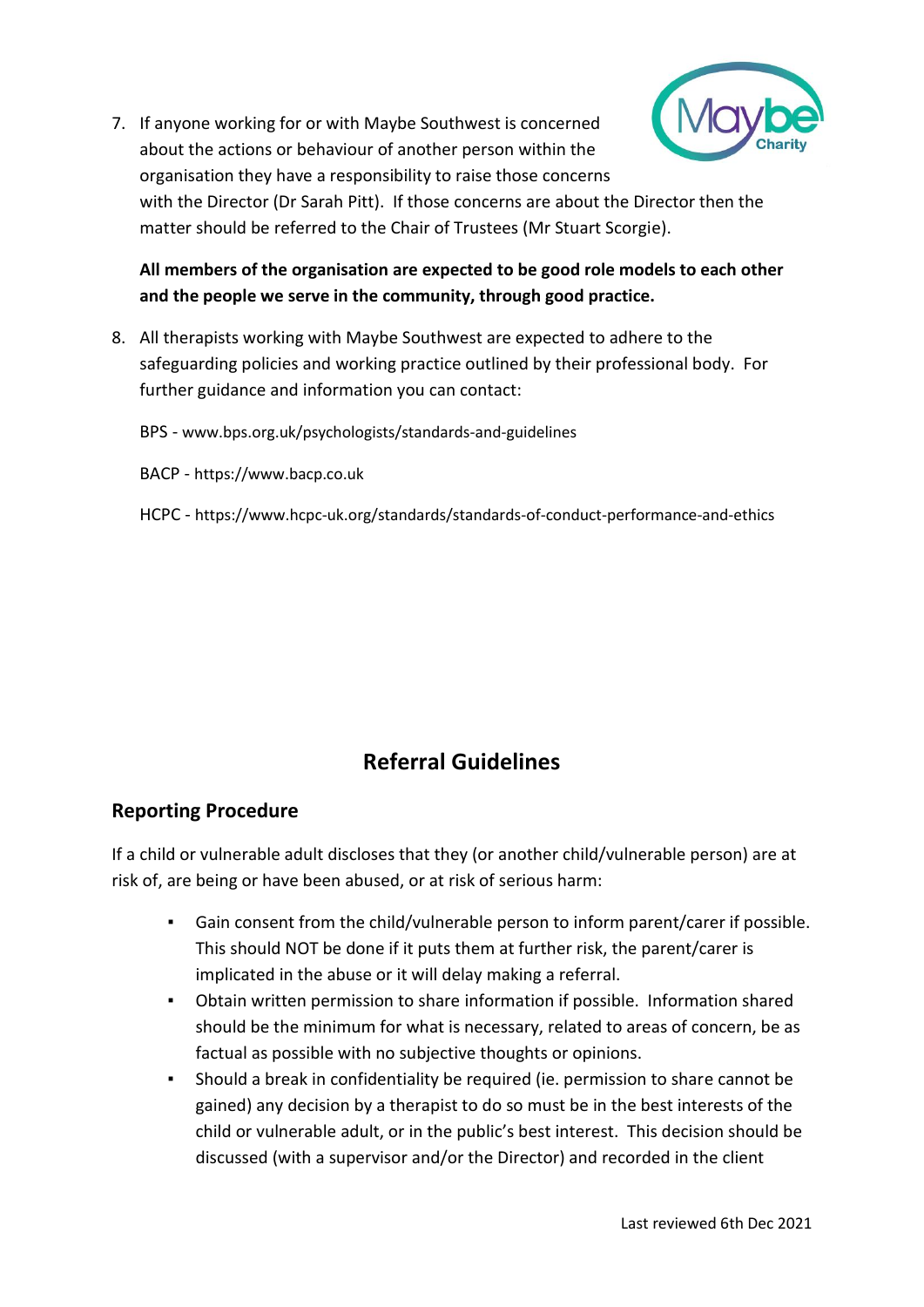notes, preferably prior to a break in confidentiality if it will not cause undue delay in the appropriate action being taken.



- Complete a Risk Update Form and return to the Director.
- If an external referral is required, attempt to gain permission from someone with parental responsibility unless the parent/carer is implicated, it places the child/vulnerable person at further risk or causes undue delay in the referral.
- If there is risk concerning the person's physical or mental health the GP should **also** be informed, i.e. risk of suicide or serious self-harm or psychosis.
- Do NOT on any account investigate any suspicions or allegations yourself.
- Seek any necessary support you may need to support both the child/vulnerable adult and your own needs.
- Always ensure that referrals have been received by the necessary authorities and follow-up within 48 hours.

#### **Responding to a disclosure of abuse**

- $\blacktriangleright$  If a child or vulnerable adult makes a disclosure of abuse about themselves or another:
- $\blacktriangleright$  Be accepting of what they are telling you, staying calm and trying not to look shocked
- $\blacktriangleright$  Reassure them that telling you was the right thing to do and that you understand it is a difficult thing to do
- $\blacktriangleright$  Listen without interrupting, letting them talk at their own pace. Do not push for information and only ask questions for clarification.
- $\blacktriangleright$  Remind them about the rules of confidentiality, if in a counselling session.
- $\blacktriangleright$  Ask if you can make notes, which should use their own words.
- $\blacktriangleright$  Discuss with them what you need to do next. Ask them what they would wish to happen next and record this.
- $\blacktriangleright$  Remind them that they are not to blame for the abuse.

## **Who to Contact**

#### **Within Maybe Southwest:**

Designated Safeguarding Lead:

Dr Sarah Pitt 0794 1218072 maybesouthwest@gmail.com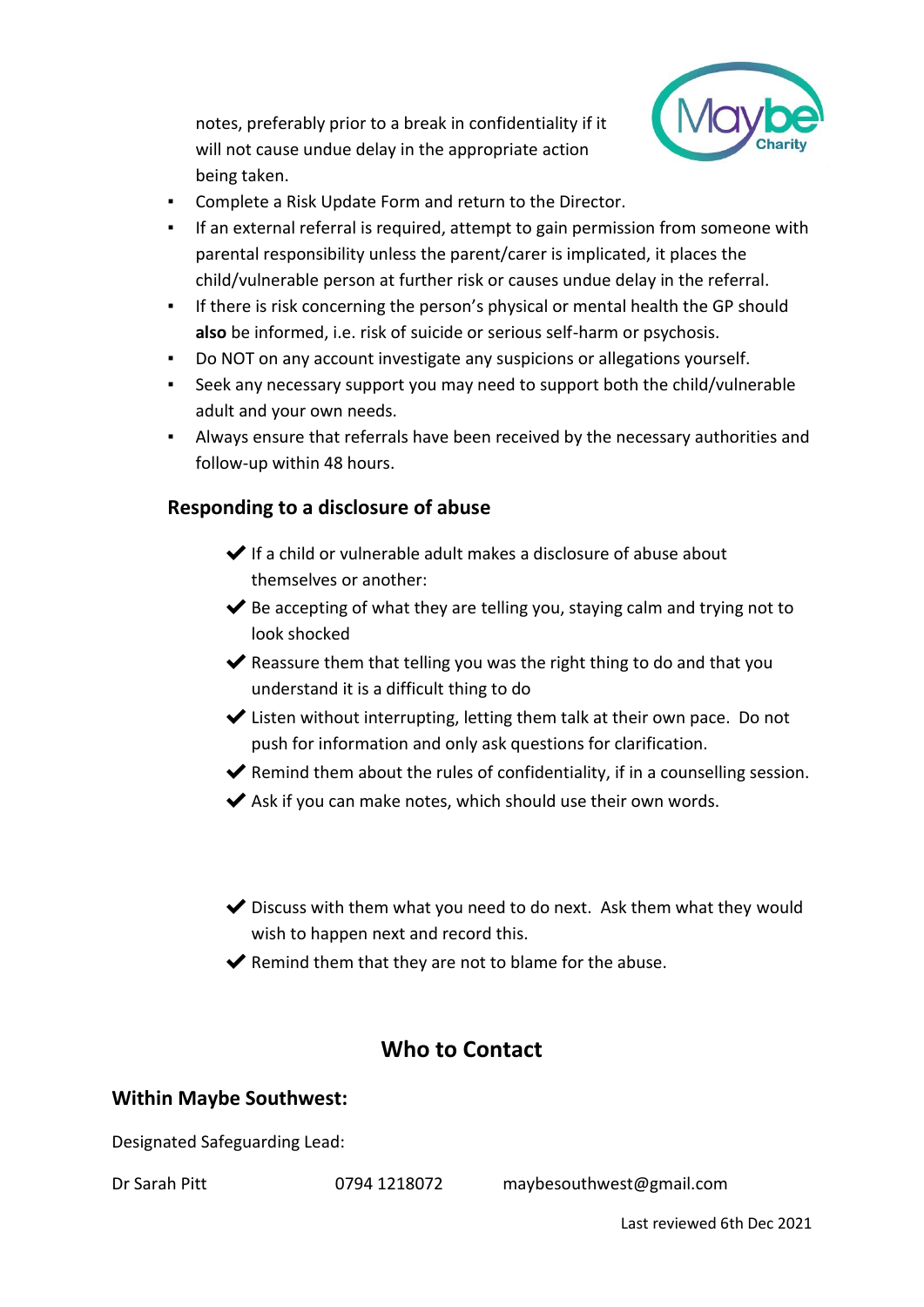If the Safeguarding lead is unavailable contact the Deputy Safeguarding Lead:



Dr Marie-Claire Fitzpatrick 07941 460579 marieclaire@mebben.org.uk

For matters requiring an alternative contact:

Mr Stuart Scorgie 07866 733246

### **Referrals to outside Agencies:**

To report a concern about a child or vulnerable adult you can contact the Local Council Safeguarding on the sites below:

## **Bristol City Council**

www.bristol.gov.uk/social-care-health/reporting-concerns-about-a-child-first-response

First Response 0117 9036444

### **North Somerset Council**

https://www.northsomersetsafeguarding.co.uk

01275 888 808 Mon-Thurs 9 – 5pm, Fri 9 – 4.30pm

01454 615 165 Out of hours

**In an emergency, if you feel you cannot keep a child or vulnerable adult safe through the above procedures, call the Police on 999.**

#### **Other agencies:**

### **Keeping Bristol Safe Partnership**

For further information about safeguarding and child protection:

https://bristolsafeguarding.org

#### **NSPCC**

The NSPCC offer support and advice, and also an alternative means of reporting concerns about a child you feel may be at risk.

www.nspcc.org.uk/keeping-children-safe/reporting-abuse/report/

#### **CAMHS**